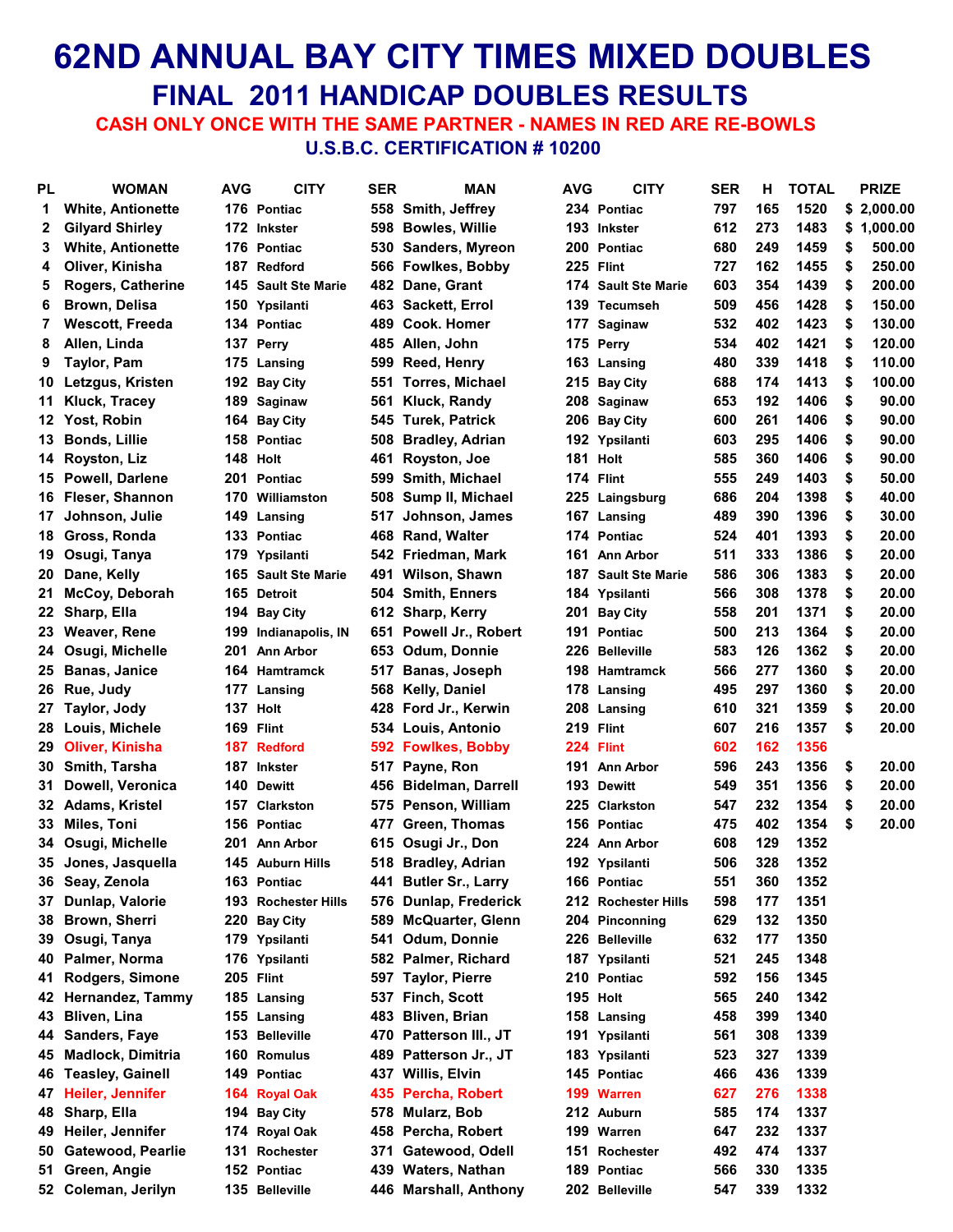**Louis, Michele 169 Flint 504 Louis, Antonio 219 Flint 610 216 1330 Demyers, Felicia 189 Lansing 579 Allen, Thurstan 162 Lansing 445 306 1330 Lackowski, Doreen 151 Bad Axe 431 Lackowski, Brian 163 Bad Axe 501 396 1328 King, E.Mary 148 Pontiac 410 Long, McArthur 183 Pontiac 562 354 1326 Dotson, G.Ann 166 Pontiac 475 Pickens, James 191 Pontiac 556 294 1325 Tubbs., Dianne 138 Ypsilanti 421 James, Robert 191 Ypsilanti 558 346 1325 Sawasky, Fauncy 142 Sault Ste Marie 421 Dane, Grant 174 Sault Ste Marie 544 360 1325 Samson, Luanne 160 Mason 482 Samson, Eric 157 Mason 479 363 1324 Banas, Janice 163 Hamtramck 446 Banas, Jospeh 198 Hamtramck 595 282 1323 Riley, Sonya 182 Pontiac 473 Johnson, Ron 178 Pontiac 564 285 1322 Pooley, Jessica 182 Eaton Rapids 586 Pooley, Rich 144 Eaton Rapids 370 366 1322 Warrick, Alice 138 Bay City 376 Sawasky, Skee 170 Sault Ste Marie 550 396 1322 Washington, Dorothy 169 Pontiac 492 Carter, Lawrence 171 Pontiac 496 333 1321 Fields, Yvonne 141 Ypsilanti 423 Sisson, Alex 172 Ann Arbor 496 399 1318 Wilson, Laurie 155 Sault Ste Marie 409 Wilson, Shawn 187 Sault Ste Marie 578 330 1317 Sharp, Ella 194 Bay City 588 Bilhimer, Brad 219 Midland 571 156 1315 Molloy, Patty 160 Snover 486 Molloy, Don 190 Snover 514 312 1312 Kennedy, Marie 149 Milford 430 Pelon, Joe 188 Birch Run 543 339 1312 Mansfield, Lisa 142 Lansing 406 Young, Albert 156 Lansing 470 435 1311 Dane, Kelly 165 Sault Ste Marie 438 Sawasky, Skee 170 Sault Ste Marie 538 333 1309 Nelson, Susan 143 Haslett 386 Nelson, Thomas 169 Haslett 524 399 1309 Eillison, Wanda 166 Pontiac 497 Pickens, James 191 Pontiac 512 297 1306 Rogers, Catherine 145 Sault Ste Marie 391 Sawasky, Skee 170 Sault Ste Marie 534 381 1306 Nanette Richards 151 Mason 477 Chick, Robert Gilmore, Sheila 152 Auburn Hills 466 Bradley, Otis 205 Pontiac 541 297 1304 Sawasky, Fauncy 142 Sault Ste Marie 366 Bender, Steve 151 AuGres 491 447 1304 Allen, Tamara 130 Perry 437 Weeks, James 157 Lansing 404 462 1303 Sachett, Christy 129 Tecumseh 345 Sachett, Errol 139 Tecumseh 453 504 1302 Henderson, Salena 183 Shelby Twp. 526 Sanders, Myreon 200 Pontiac 540 231 1297 Hollins, Annie 164 Pontiac 480 Hollins, Phillip 172 Pontiac 473 342 1295 Weems, Marcia 164 Saginaw 312 Cook, Homer 177 Saginaw 652 330 1294 Driesenga, Patricia 123 Newaygo 362 Driesenga, Robert 141 Newaygo 416 516 1294 Jakobi, Jean Anne 173 Bay City 467 Jakobi, Keith 193 Bay City 550 273 1290 Widmayer, Mary 149 Howard City 498 Widmayer, Ronald 139 Howard City 336 456 1290 Perrymond, Ilene 146 Pontiac 453 Carodine, John 176 Auburn Hills 466 369 1288 McGee, Katherine 161 Pontiac 450 Busbee, Lamar 181 Auburn Hills 505 330 1285 McQuarter, Judy 182 Pinconning 529 Brown, Sam 218 Bay City 563 189 1281 Lackowski, Doreen 151 Bad Axe 424 Lackowski, Ron 195 Bad Axe 531 321 1276 Osugi, Michelle 201 Ann Arbor 562 Osugi Jr., Don 224 Ann Arbor 582 129 1273 Carter, Sharon 193 Pontiac 543 Carter, Lawrence 171 Pontiac 447 276 1266 Easley, Marsha 181 Waterford 521 Smith, Jeffrey 232 Pontiac 591 153 1265 White, Tran 159 Pontiac 424 Nicholas, Daniel 159 Pontiac 451 384 1259 Winn, Jaylynn 101 Ypsilanti 262 Gardner, Spencer 199 Saginaw 568 429 1259 McKnight, Lynoa 172 Ann Arbor 428 Black, William Sr. 199 Ypsilanti 571 258 1257 Keel, Marlech 146 Clarkston 382 Wims, Joe 197 Clarkston 548 327 1257 Hillie, Kenya 167 Pontiac 451 Hillie, Michael 183 Pontiac 495 309 1255 Moore, Opal 173 Lansing 512 Moore, Arthur 151 Lansing 370 372 1254 Brown, Diane 204 Pontiac 589 Penson, William 225 Clarkston 544 120 1253 Oliver, Kinisha 187 Redford 460 Fowlkes, Bobby 224 Flint 628 162 1250**

# **Wescott, Freeda 134 Pontiac 476 Johnson Sr., Greg 215 Rochester Hills 542 312 1330 Coleman, Jerilyn 135 Belleville 416 Marshall, Anthony 203 Belleville 555 339 1310 McQuarter, Judy 182 Pinconning 521 McQuarter, Glenn 204 Pinconning 565 222 1308 Hall, Sharon 171 Ypsilanti 519 Johnson, Willie 204 Ypsilanti 537 249 1305 King, Diann 198 Pontiac 593 Thibodeaux, James 188 Pontiac 486 222 1301 Warrick, Alice 138 Bay City 384 Dominowski, Brandon 123 Bay City 376 522 1282 Yost, Robin 164 Bay City 449 Clifford, Dick 207 Kawkawlin 570 258 1277 Rush, Helen 151 Pontiac 443 Lee, Dolphus 215 Pontiac 545 273 1261 Mallory, Brandi 135 Eaton Rapids 365 Ford Sr., Kerwin 202 Lansing 554 342 1261 Dane, Kelly 165 Sault Ste Marie 455 Dominowski, Harry Jr. 94 Bay City 273 528 1256 Ware, Vera 169 Pontiac 446 Ellison, Jamese 208 Pontiac 566 243 1255 Hubble, Linda 173 Essexville 1554 Ludwig, Dean 2**

|     | 219 Flint              | 610 | 216 | 1330 |
|-----|------------------------|-----|-----|------|
|     | 162 Lansing            | 445 | 306 | 1330 |
|     | 215 Rochester Hills    | 542 | 312 | 1330 |
| 163 | <b>Bad Axe</b>         | 501 | 396 | 1328 |
| 183 | <b>Pontiac</b>         | 562 | 354 | 1326 |
| 191 | <b>Pontiac</b>         | 556 | 294 | 1325 |
| 191 | Ypsilanti              | 558 | 346 | 1325 |
| 174 | <b>Sault Ste Marie</b> | 544 | 360 | 1325 |
| 157 | <b>Mason</b>           | 479 | 363 | 1324 |
| 198 | <b>Hamtramck</b>       | 595 | 282 | 1323 |
| 178 | <b>Pontiac</b>         | 564 | 285 | 1322 |
|     | 144 Eaton Rapids       | 370 | 366 | 1322 |
| 170 | <b>Sault Ste Marie</b> | 550 | 396 | 1322 |
| 171 | <b>Pontiac</b>         | 496 | 333 | 1321 |
| 172 | <b>Ann Arbor</b>       | 496 | 399 | 1318 |
|     | 187 Sault Ste Marie    | 578 | 330 | 1317 |
|     | 219 Midland            | 571 | 156 | 1315 |
|     | 190 Snover             | 514 | 312 | 1312 |
|     | 188 Birch Run          | 543 | 339 | 1312 |
|     | 156 Lansing            | 470 | 435 | 1311 |
|     | 203 Belleville         | 555 | 339 | 1310 |
| 170 | <b>Sault Ste Marie</b> | 538 | 333 | 1309 |
| 169 | <b>Haslett</b>         | 524 | 399 | 1309 |
|     |                        |     |     |      |
|     | 204 Pinconning         | 565 | 222 | 1308 |
| 191 | <b>Pontiac</b>         | 512 | 297 | 1306 |
|     | 170 Sault Ste Marie    | 534 | 381 | 1306 |
| 204 | Ypsilanti              | 537 | 249 | 1305 |
| 189 | <b>Mason</b>           | 495 | 333 | 1305 |
| 205 | <b>Pontiac</b>         | 541 | 297 | 1304 |
| 151 | <b>AuGres</b>          | 491 | 447 | 1304 |
| 157 | Lansing                | 404 | 462 | 1303 |
| 139 | <b>Tecumseh</b>        | 453 | 504 | 1302 |
| 188 | <b>Pontiac</b>         | 486 | 222 | 1301 |
|     | 200 Pontiac            | 540 | 231 | 1297 |
|     | 172 Pontiac            | 473 | 342 | 1295 |
|     | 177 Saginaw            | 652 | 330 | 1294 |
|     | 141 Newaygo            | 416 | 516 | 1294 |
|     | 193 Bay City           | 550 | 273 | 1290 |
|     | 139 Howard City        | 336 | 456 | 1290 |
| 176 | <b>Auburn Hills</b>    | 466 | 369 | 1288 |
| 181 | <b>Auburn Hills</b>    | 505 | 330 | 1285 |
| 123 | <b>Bay City</b>        | 376 | 522 | 1282 |
| 218 | <b>Bay City</b>        | 563 | 189 | 1281 |
| 207 | Kawkawlin              | 570 | 258 | 1277 |
| 195 | <b>Bad Axe</b>         | 531 | 321 | 1276 |
| 224 | <b>Ann Arbor</b>       | 582 | 129 | 1273 |
| 171 | <b>Pontiac</b>         | 447 | 276 | 1266 |
| 232 | <b>Pontiac</b>         | 591 | 153 | 1265 |
| 215 | <b>Pontiac</b>         | 545 | 273 | 1261 |
| 202 | Lansing                | 554 | 342 | 1261 |
| 159 | <b>Pontiac</b>         | 451 | 384 | 1259 |
| 199 | Saginaw                | 568 | 429 | 1259 |
| 199 | Ypsilanti              | 571 | 258 | 1257 |
| 197 | <b>Clarkston</b>       | 548 | 327 | 1257 |
| 94  |                        | 273 | 528 | 1256 |
|     | <b>Bay City</b>        |     |     |      |
| 208 | <b>Pontiac</b>         | 566 | 243 | 1255 |
| 183 | Pontiac                | 495 | 309 | 1255 |
| 217 | Saginaw                | 487 | 213 | 1254 |
| 151 | Lansing                | 370 | 372 | 1254 |
| 225 | <b>Clarkston</b>       | 544 | 120 | 1253 |
|     | 224 Flint              | 628 | 162 | 1250 |
|     |                        |     |     |      |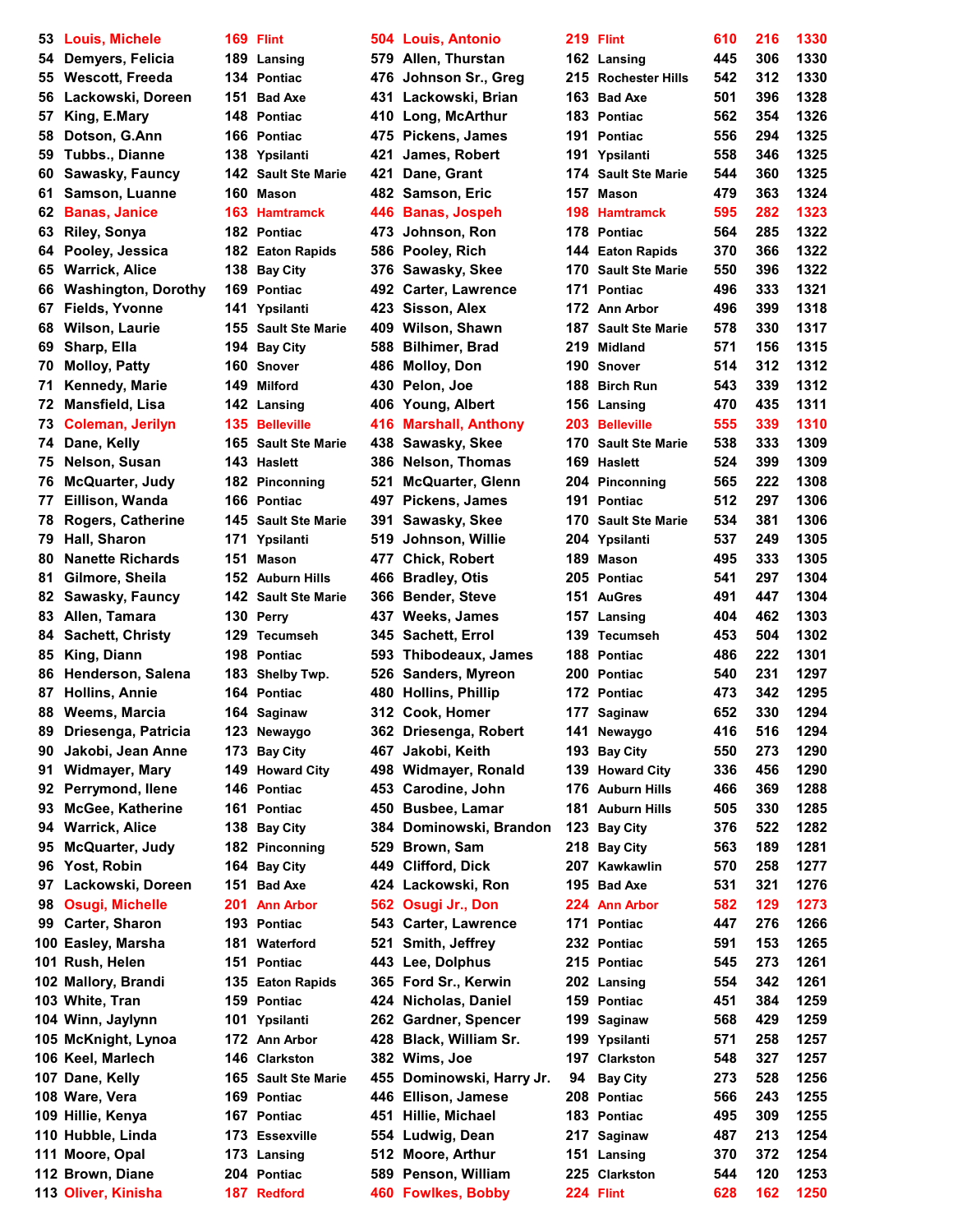**Nix, Sandra 126 Pontiac 294 Nix, Gus 173 Pontiac 523 432 1249 Kluck, Tracey 189 Saginaw 537 Cook, Homer 177 Saginaw 439 270 1246 Tucker, Josephine 149 Sault Ste Marie 401 Sawasky, Skee 170 Sault Ste Marie 476 369 1246 Lover, Robin 159 Owosso 445 Perkins, Randy 214 Owosso 548 252 1245 Searight, Gwendolyn 158 Pontiac 430 Gray, Tommie 208 Pontiac 547 267 1244 Middleton, Katie 116 Bay City 333 Torres, Michael 215 Bay City 554 357 1244 Evans, Tiffany 98 Auburn 292 Mularz, Bob 212 Auburn 546 405 1243 Beckwith, Kari 88 Lansing 270 Smith, Roland 172 Lansing 447 525 1242 122 Sawasky, Fauncy 142 Sault Ste Marie 360 Dominowski, Harry Jr. Perrymond. Ilene 146 Pontiac 392 Bonds, Maurice 202 Pontiac 541 306 1239 Aronson, Debbie 128 East Lansing 360 Aronson, Dean 150 East Lansing 396 483 1239 Carter, Sherri 171 Ypsilanti 466 Payne, Richard 206 Ann Arbor 525 246 1237 Smith, Virginia 174 Pontiac 473 Lewis Sr., Carl 194 Pontiac 500 264 1237 Tucker, Josephine 149 Sault Ste Marie 393 Dane, Grant 174 Sault Ste Marie 470 372 1235 Yerian, Sharon 136 Lansing 395 Goodrich, William 188 Lansing 467 372 1234 Osugi, Nancy 173 Ann Arbor 444 Friedman, Mark 161 Ann Arbor 441 348 1233 Smith, Doreen 132 Ypsilanti 362 Smith, Christopher 189 Ypsilanti 493 378 1233 Hubble,Linda 173 Essexville 396 Young, Dave 217 Bay City 623 213 1232 Ware, Vera 169 Pontiac 497 Bell, Lelon 195 Pontiac 459 276 1232 Elbers, Mary Ann 126 Reese 301 Ludwig, Dean 217 Saginaw 602 327 1230 134 Adams, Kristel 156 Clarkston 421 Johnson Sr., Greg 2 Brown, Meryl 168 Clarkston 448 Long, McArthur 183 Pontiac 475 306 1229 Osugi, Nancy 173 Ann Arbor 451 Odum, Donnie 226 Belleville 584 192 1227 Minard, Melissa 184 Sandusky 510 Minard, James 212 Sandusky 516 198 1224 Keel, Marlech 146 Clarkston 363 Wims, Joe 197 Clarkston 534 327 1224 Easley, Marsha 181 Waterford 471 Wilson, Ronald 196 Pontiac 506 246 1223 Klingbeil, Conney 175 Perry 425 Klingbeil, James 170 Perry 472 324 1221 Owaski, Jessica 119 Sault Ste Marie 315 Aikens, Andy 217 Sault Ste Marie 562 342 1219 Knight, Rose 142 East Lansing 426 Knight, George 170 East Lansing 391 402 1219 Moore, Rachel 148 East Lansing 396 Moore, Craig 195 East Lansing 495 327 1218 Owaski, Jessica 119 Sault Ste Marie 307 Aikens, Andy 217 Sault Ste Marie 568 342 1217 Gilmore, Sheila 157 Auburn Hills 481 Ellison, Willie 204 Pontiac 450 282 1213 Sharp, Ella 194 Bay City 507 Clifford, Dick 207 Kawkawlin 518 186 1211 Owaski, Jessica 119 Sault Ste Marie 343 Aikens, Andy 217 Sault Ste Marie 526 342 1211** Sachett, Christy **129** Tecumseh **1331** McCoy, Anthony 1 **Smith, Christine 189 Ypsilanti 488 Coats, Americus 178 Belleville 528 191 1207 Henderson, Salena 183 Shelby Twp. 517 Sanders, Myreon 200 Pontiac 459 231 1207 Osugi, Tanya 179 Ypsilanti 499 Osugi Jr., Don 224 Ann Arbor 519 180 1198 Lyon, Leah 154 Grand Ledge 364 Lyon, Terry 212 Grand Ledge 562 270 1196 Jones, Jasquella 145 Auburn Hills 361 Simmons, Joe 184 Pontiac 468 360 1189 Ellison, Wanda 165 Pontiac 394 Ellison, Jamese 208 Pontiac 538 255 1187 Brown, Meryl 168 Clarkston 440 Bradley, Otis 198 Pontiac 475 270 1185 Barlow-Poole, Belinda 165 Saginaw 412 Lowrey, Tim 215 Saginaw 532 240 1184 Reed, Ceciel 201 Saginaw 538 Lowrey, Tim 215 Saginaw 486 153 1177 Dane, Kelly 165 Sault Ste Marie 475 Dane, Grant 174 Sault Ste Marie 366 336 1177 Clemmons, Christina 163 Lansing 433 Phifer, James 159 Lansing 368 375 1176 St.Laurent, Pam 173 Essexville 432 Ludwig, Dean 217 Saginaw 530 213 1175 Wiggins, Linda 139 Waterford 308 Wiggins, Kornell 156 Pontiac 398 441 1147**

**Kerr, Kristy 223 Saginaw 500 Novak, Steve 242 Bay City 606 39 1145**

| 73                | <b>Pontiac</b>         | 523        | 432 | 1249 |
|-------------------|------------------------|------------|-----|------|
| 177               | Saginaw                | 439        | 270 | 1246 |
| 70                | <b>Sault Ste Marie</b> | 476        | 369 | 1246 |
| 214               | Owosso                 | 548        | 252 | 1245 |
|                   | <b>208 Pontiac</b>     | 547        | 267 | 1244 |
|                   | 15 Bay City            | 554        | 357 | 1244 |
|                   | 12 Auburn              | 546        | 405 | 1243 |
|                   | 72 Lansing             | 447        | 525 | 1242 |
| 94                | <b>Bay City</b>        | 298        | 582 | 1240 |
| 202               | <b>Pontiac</b>         | 541        | 306 | 1239 |
| 50                | <b>East Lansing</b>    | 396        | 483 | 1239 |
| 06'               | <b>Ann Arbor</b>       | 525        | 246 | 1237 |
| 94                | <b>Pontiac</b>         | 500        | 264 | 1237 |
| 74                | <b>Sault Ste Marie</b> | 470        | 372 | 1235 |
| 88                | Lansing                | 467        | 372 | 1234 |
| 61                | <b>Ann Arbor</b>       | 441        | 348 | 1233 |
| 89                | Ypsilanti              | 493        | 378 | 1233 |
| 217               | <b>Bay City</b>        | 623        | 213 | 1232 |
| 95                | <b>Pontiac</b>         | 459        | 276 | 1232 |
| 217               | Saginaw                | 602        | 327 | 1230 |
| 215               | <b>Rochester Hills</b> | 547        | 261 | 1229 |
| 83                | <b>Pontiac</b>         | 475        | 306 | 1229 |
|                   | 26 Belleville          | 584        | 192 | 1227 |
| 212               | <b>Sandusky</b>        | 516        | 198 | 1224 |
|                   | 97 Clarkston           | 534        | 327 | 1224 |
| 96                | <b>Pontiac</b>         | 506        | 246 | 1223 |
| 70                | Perry                  | 472        | 324 | 1221 |
| 217               | <b>Sault Ste Marie</b> | 562        | 342 | 1219 |
| 70                | <b>East Lansing</b>    | 391        | 402 | 1219 |
| 95                | <b>East Lansing</b>    | 495        | 327 | 1218 |
| 217               | <b>Sault Ste Marie</b> | 568        | 342 | 1217 |
| 204               | <b>Pontiac</b>         | 450        | 282 | 1213 |
|                   | 207 Kawkawlin          | 518        | 186 | 1211 |
| 217               | <b>Sault Ste Marie</b> | 526        | 342 | 1211 |
| 82                | <b>Detroit</b>         | 478        | 402 | 1211 |
| 78                | <b>Belleville</b>      | 528        | 191 | 1207 |
| 200               | <b>Pontiac</b>         | 459        | 231 | 1207 |
| 24                | <b>Ann Arbor</b>       | 519        | 180 | 1198 |
| :12               | <b>Grand Ledge</b>     | 562        | 270 | 1196 |
| 84                | <b>Pontiac</b>         | 468        | 360 | 1189 |
| 208               | <b>Pontiac</b>         | 538        | 255 | 1187 |
| 98                | Pontiac                | 475        | 270 | 1185 |
| !15               | Saginaw                | 532        | 240 | 1184 |
| !15               | Saginaw                | 486        | 153 | 1177 |
| 74                | <b>Sault Ste Marie</b> | 366        | 336 | 1177 |
| 59                | Lansing                | 368        | 375 | 1176 |
| !17               | Saginaw                | 530        | 213 | 1175 |
| 56                | <b>Pontiac</b>         | 398        | 441 | 1147 |
| $\boldsymbol{A2}$ | <b>Ray City</b>        | <b>ANA</b> | ٩O  | 1145 |